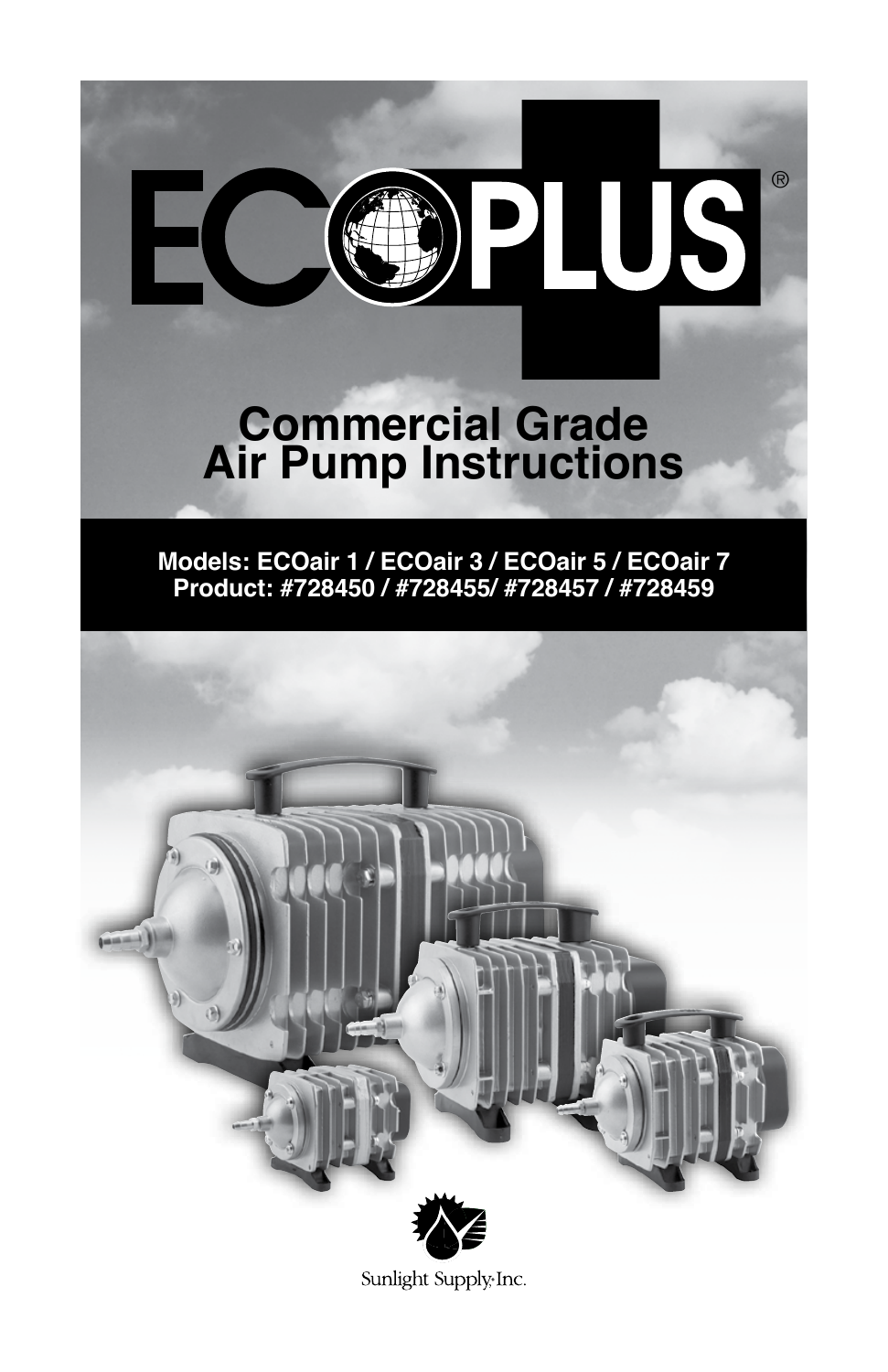# *ECOair*  **Commercial Grade Air Pump**

Thank you for purchasing an EcoPlus® brand ECOair Commercial Grade Air Pump. For optimum performance and safety, please read this instruction manual carefully and keep it handy for future reference.

#### **Features**

- The case is made of high-quality ZL 102 aluminum alloy with radiation fins, for which heat-dissipation is more effective.
- Driven by an electromagnetic motor, adopts straight-line reciprocal motion to produce air and more reasonable in structure.
- Adopts SF new-type wear-resistant material for the cylinder and piston, which is of lower consumption.
- Oil free lubricated design, the compressed air is purified.
- Constant temperature and pressure operation to ensure reliable performance.

#### **How it Works**

When the electromagnetic coils are energized by the AC power, a magnetic force is generated. Under the action of this magnetic force and the pressure spring, the piston moves reciprocally so that the volume of cylinder changes. This leads to the automatic opening and shutting of the inlet and outlet valves and thus achieves the work cycle of air intake, compressing and discharging.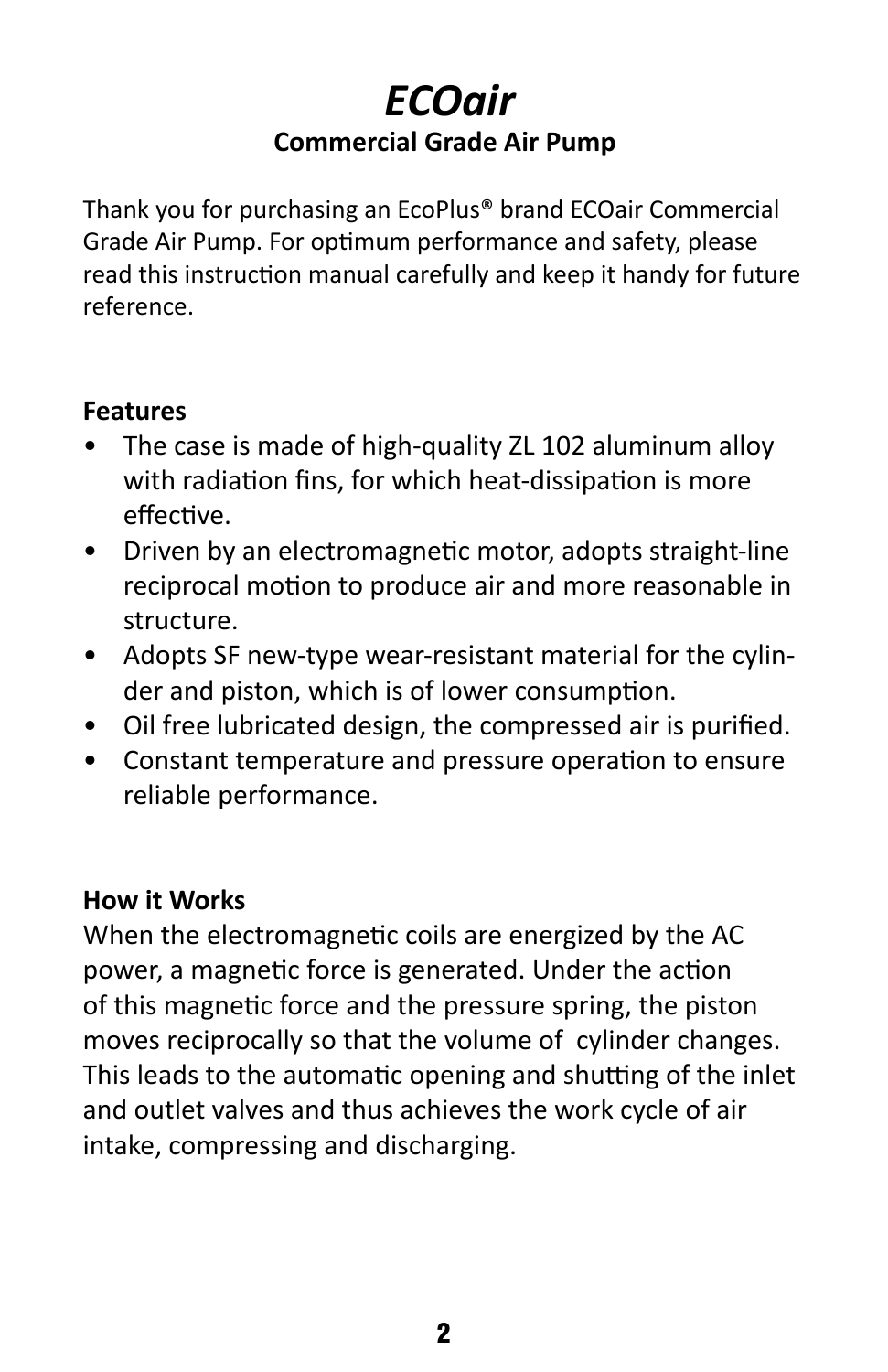### **Parts List**

- 1. Air Inlet Filter
- 2. Spring
- 3. Motor Coils
- 4. Cylinder
- 5. Rotor
- 6. SF3 Piston
- 7. Valve and Valve Base
- 8. Air Outlet Adapter



#### **Installation**

**Place your air pump above the water level in a vertical OR horizontal position. If you place it below the water level you MUST use a valve, this way you will avoid any back flow of water when current falls.**

#### **Operation**

NOTE: Your pump is not intended to be used in water. Never place the pump in water.

DANGER: In case of accidental submersion in water, disconnect the power cord before you remove the pump, in order to avoid shock.

- 1. Connect air outlet to the distributer and start the unit. The outlet hose may be connected to the pipe distributors for air stones or air curtains. Each unit can supply air to 6 - 12 pipes. (Fig. 1)
- 2. In case the air exhaust is reduced or without air exhaust, check the connecting parts for leakage; or disconnect the plug, remove the front cover, the valve and the valve base, wash away the dust on them with water, remount with care after drying. (Refer to the cutaway view.)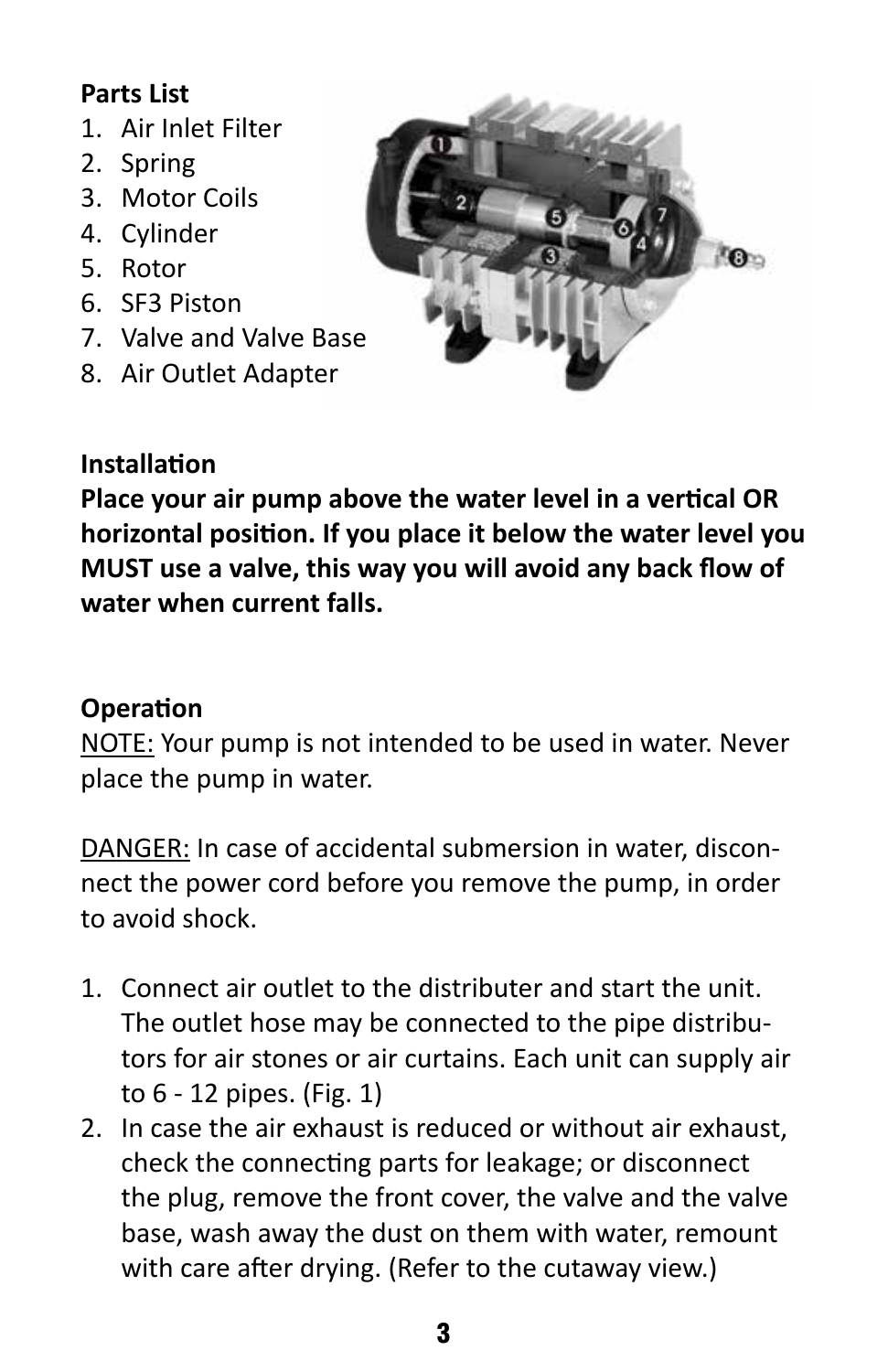- 3. If the unit does not work after connecting the power source, in most cases the connecting point of the diode is broken or obvious shifting happens between the gap of the motor's piston and housing due to the rough transportation. Reassembly of the parts is needed for resuming normal operation. (Fig. 2)
- 4. When making the connection, adjust the length of the air outlet hose between the compressor and the reservoir; and ensure the hose is not kinked or blocked. (Fig. 3)
- 5. When the work area is removed from the power source, use an extension cord of sufficient thickness and rated capacity. The extension cord should be kept as short as possible.
- 6. Inspect all mounting screws regularly and ensure that they are properly tightened. Should any of the screws be loose, tighten them immediately.

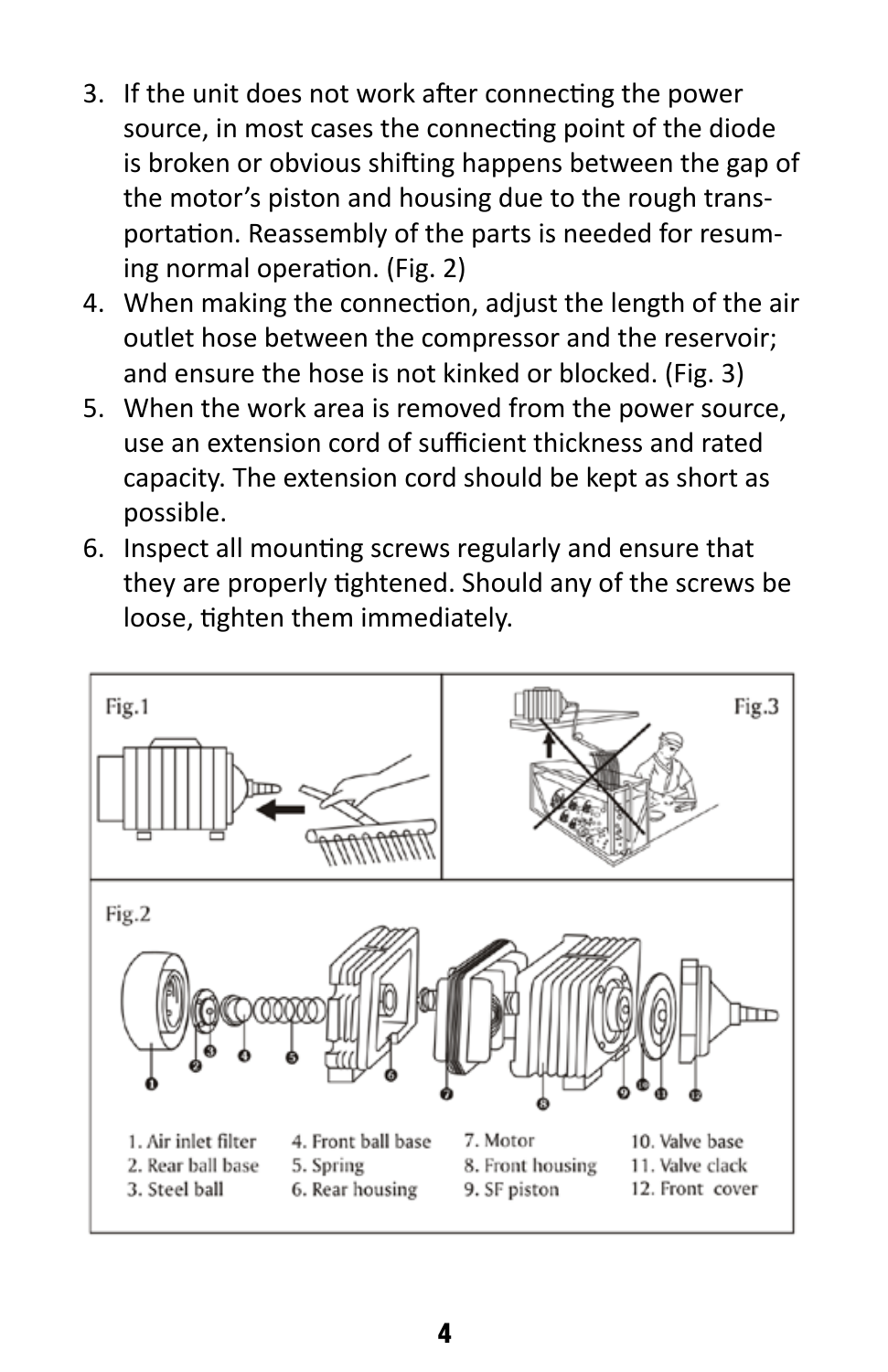| <b>Model</b> | Input | Freq. | <b>Watts</b> | <b>Pressure</b> | Output   | Weight     | <b>Size</b>                     |
|--------------|-------|-------|--------------|-----------------|----------|------------|---------------------------------|
| 728450       | 120 V | 60 Hz | 18 W         | 2.90 psi        | 793 gph  | $2.65$ lbs | 159x<br>90x<br>95 <sub>mm</sub> |
| 728455       | 120 V | 60 Hz | 35 W         | 3.77 psi        | 1030 gph | 3.64 lbs   | 182 x<br>95x<br>116mm           |
| 728457       | 120 V | 60 Hz | 80 W         | 5.22 psi        | 1300 gph | 7.27 lbs   | 232x<br>120x<br>148mm           |
| 728459       | 120 V | 60 Hz | 200 W        | 6.96 psi        | 3566 gph | 14.1 lbs   | 307x<br>156x<br>189mm           |

#### **Maintenance**

How to disconnect the air pump:

- A) Remove the tubing connected to the aquarium.
- B) Disconnect the power cord.

#### **DISCONNECT THE POWER SUPPLY TO ALL EQUIPMENT IN THE RESERVOIR BEFORE PUTTING YOUR HANDS IN THE WATER.**

## **SPECIAL CARE SHOULD BE TAKEN WITH THE USE OF ELECTRICAL EQUIPMENT BY OR NEAR CHILDREN.**

- Use with 120 volt power source.
- If the power cord or the pump case is damaged or broken, it must be replaced before using.
- DO NOT submerse the pump!

#### **Warranty**

This product has a warranty of one year for any defects in material or workmanship. Warranty is NOT VALID if the pump is not properly used, neglected, or there is a lack of maintenance or accidental damage either to the pump. If the pump fails due to manufacturing fault within this warranty period, the pump will be either repaired or replaced free of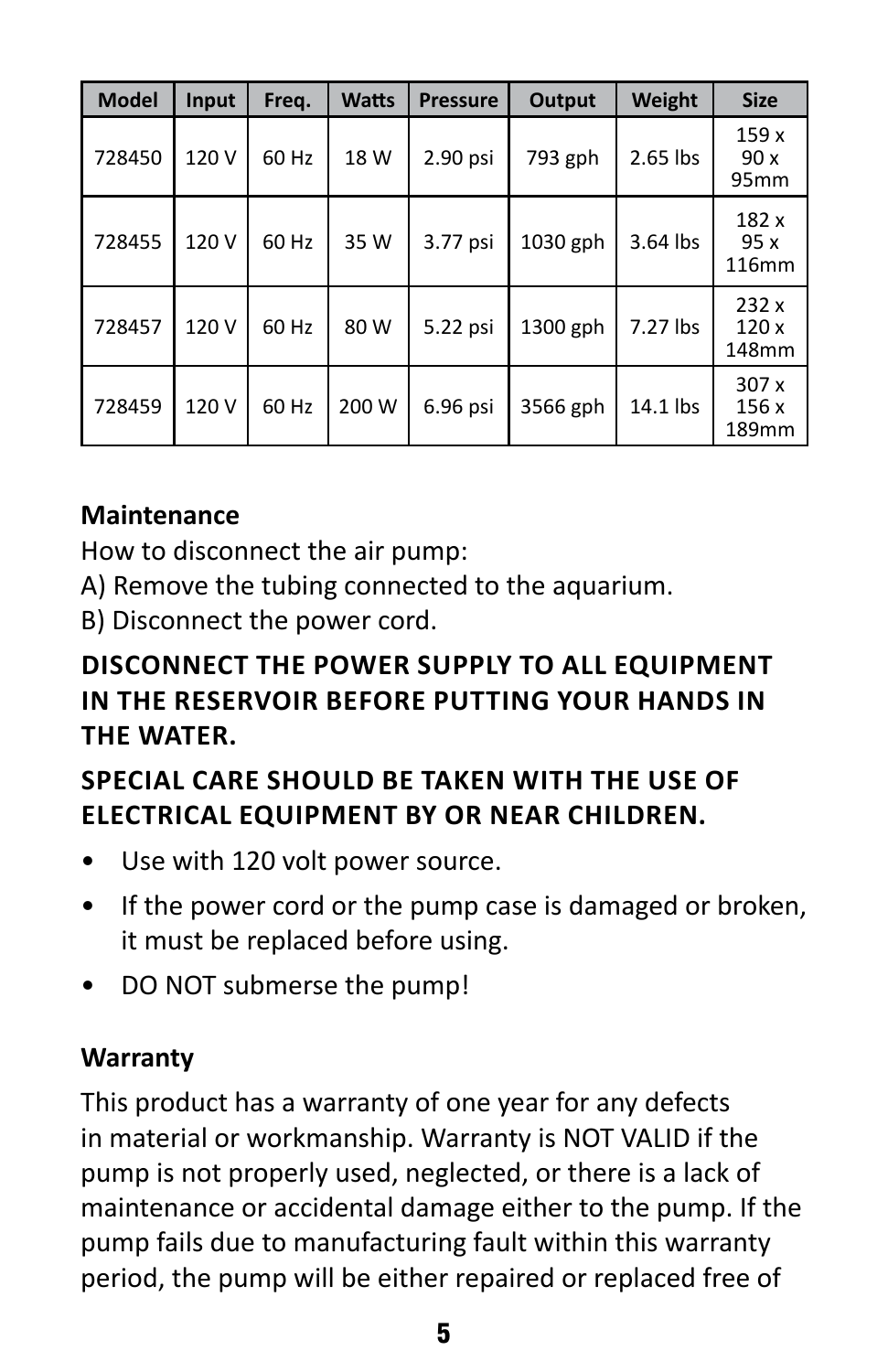charge. Please return the pump to place of purchase with the original bill receipt.

The manufacturer or distributor shall not be held responsible for any damages caused by defective components or materials, or for loss incurred because of the interruption of services or any consequential, or incidental damages or expenses arising from the manufacture, sale, use or misuses of this product. The manufacturer shall not be held responsible for any loss of fish, plants or other livestock as a result of any failure or defect of this product.

# **IMPORTANT SAFETY INSTRUCTIONS**

**THESE INSTRUCTIONS MUST BE CAREFULLY READ BEFORE YOU CONNECT THE PRODUCT. WE CANNOT TAKE ANY RESPONSIBILITY FOR DETERIORATION CAUSED BY IMPROPER USE OF THE PRODUCT.**

**WARNING** - To guard against injury, basic safety precautions should be observed, including the following:

A) READ AND FOLLOW ALL SAFETY INSTRUCTIONS. DANGER - To avoid possible electric shock, special care should be taken since water is employed in the use of reservoirs and aquariums. For each of the following situations, do not attempt repairs by yourself; return the appliance to an authorized service facility for service or discard the appliance:

- Carefully examine the appliance after installation. It should not be plugged in if there is water on parts not intended to be wet.
- Do not operate any appliance if it has a damaged cord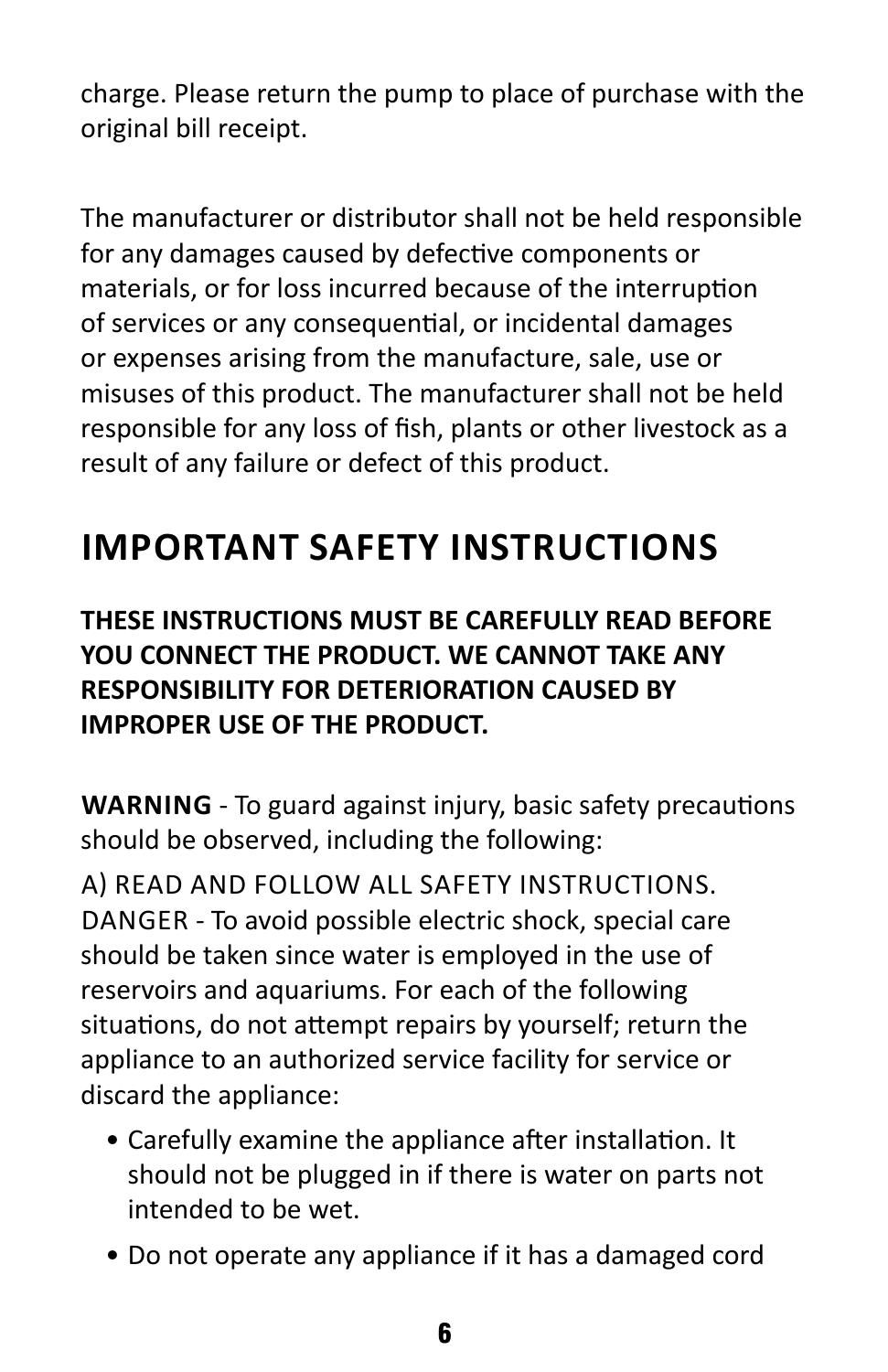or plug, or if it is malfunctioning or has been dropped or damaged in any manner.

- To avoid the possibility of the appliance plug or outlet getting wet, position reservoir or aquarium stand and tank to one side of a wall mounted outlet to prevent water from dripping onto the outlet or plug. A "drip loop" should be arranged by the user for each cord connecting an appliance to an outlet. A "drip loop" is that part of the cord below the level of the outlet, or the connector if an extension cord is used, to prevent water travelling along the cord and coming in contact with the outlet. If the plug or outlet does get wet, DO NOT unplug the cord. Disconnect the circuit breaker that supplies power to the appliance. Then, unplug and examine for presence of water in the outlet.
- B) Close supervision is necessary when any appliance is used by or near children.
- C) To avoid injury, do not contact moving parts or hot parts such as heaters, reflectors, lamp bulbs, etc.
- D)Always unplug an appliance from an outlet when not in use, before putting on or taking off parts, and before cleaning. Never yank the cord to pull the plug from the outlet. Grasp the plug and pull to disconnect.
- E) Do not use a pump for other than intended use.